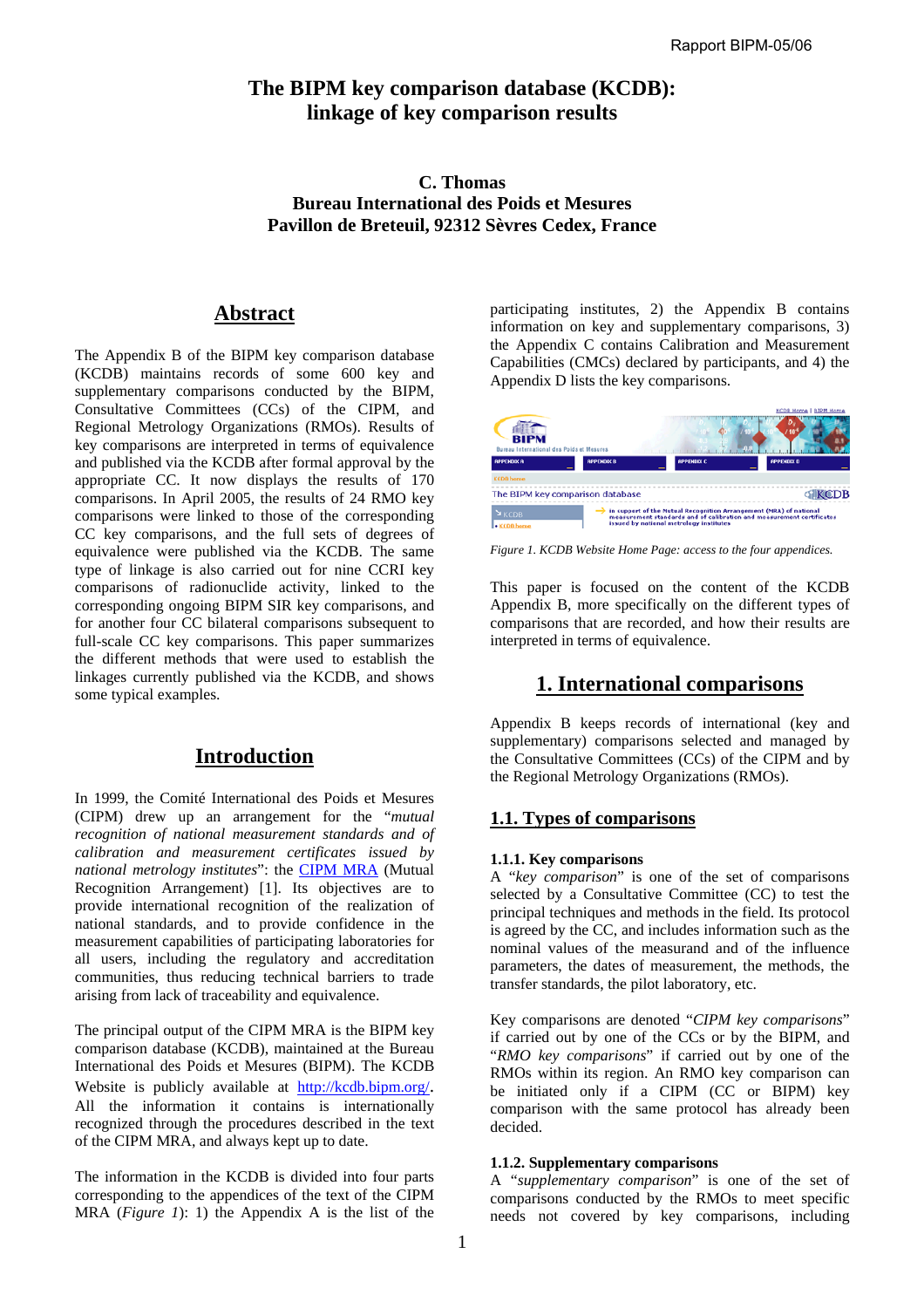comparisons to support confidence in calibration and measurement certificates. Laboratories from countries outside the region may be invited to participate.

#### **1.1.3. Bilateral comparisons**

An issue often raised in CC meetings relates to the case of bilateral comparisons.

- The CIPM MRA has foreseen the case of "*subsequent bilateral comparisons to key comparisons*" for those participants, which need to redo the measurements. It may happen that such subsequent key comparisons have more than two participants. These are recorded as CC or RMO key comparisons, and a comment is added stating which key comparison they follow up.
- Some RMO or CC key comparisons are bilateral ones because there are only two participants. This often happens after the full-scale comparison is completed simply because the new comer was not ready in time.
- The "*BIPM key comparisons*" are series in time of bilateral comparisons between a National Metrology Institute (NMI) and the BIPM. These are special cases of CIPM key comparisons.

## **1.2. Registration of comparisons**

### **1.2.1. Identifier and information**

A key or supplementary comparison is registered into Appendix B only when the BIPM KCDB office receives from the appropriate body (a CC or an RMO) a formal authorization to do so.

On 13 April 2005, 489 key comparisons and 117 supplementary comparisons were effectively registered.

Note: All numbers given in the following reflect the content of Appendix B as on 13 April 2005.

The Appendix B has a search engine for the user at [http://kcdb.bipm.org/AppendixB/KCDB\\_ApB\\_search.asp](http://kcdb.bipm.org/AppendixB/KCDB_ApB_search.asp)

allowing the access to the list of comparisons corresponding to a selection of search criteria. A unique identifier is attributed to each of them according to an agreed [nomenclature \[2](https://www.bipm.org/utils/en/pdf/nomenclature.pdf)]. Clicking on the identifier returns the page of information on the comparison, together with the list of participants, the pilot laboratory and the contact person's name and address details. A link is provided to its Final Report and to its results (for key comparisons only) when they become available.

#### **1.2.2. Status**

The status of a comparison is an important feature given in the information page of all comparisons. It indicates the progress of the work from the beginning, status "*Planned*", to the end of the exercise, status *Approved for equivalence, Results available*" for key comparisons or "*Approved*" for supplementary comparisons. The case of BIPM key comparisons is different since they last as long as the need exists. They are thus attributed the status "*Ongoing*" or "*Ongoing, Results available*".

At the beginning of the implementation of the CIPM MRA, CCs were requested to choose a number of comparisons already completed in order to set up a basis for the first sets of CMCs [3]. The corresponding key and supplementary comparisons received the status

"*Approved for provisional equivalence*" and "*Published*", respectively. An open-literature reference is inserted in the information page, but no values or graphs are displayed.

This status is attributed to 88 key comparisons (over a total of 489). Provision is made in the KCDB to turn these key comparisons to archives (returned by the Web on request only), as soon as new results become available. It follows that 401 key comparisons are conducted according to the **CIPM MRA** guidelines [4].

### **1.2.3. Appendix B content**

The Appendix B content is illustrated on *Figure 2*.



*Figure 2. Appendix B: repartition of the key comparisons recorded in the Appendix B, according to the body under the auspices of which they are conducted* [5].

## **1.3. Families of key comparisons**

Key comparisons are organized to form families of comparisons, as shown in *Figure 3*. Each family is centred on a CIPM key comparison, which we will designate as "*master CIPM key comparison*" in the following, to which RMO key comparisons and bilateral comparisons are linked.



*Figure 3. Appendix B: overall organization of CIPM and RMO key comparisons.* 

- *Full circles: participants in CC key comparisons,*
- *Half full circles: participants in CIPM and RMO key comparisons,*
- *Empty circles: participants in RMO key comparisons only,*
- *Empty squares: participants in BIPM key comparisons,*
- *Crossed and hachured squares: participants in bilateral key comparisons,*

This grouping is generally made apparent in the KCDB Appendix B by the use of a common part in the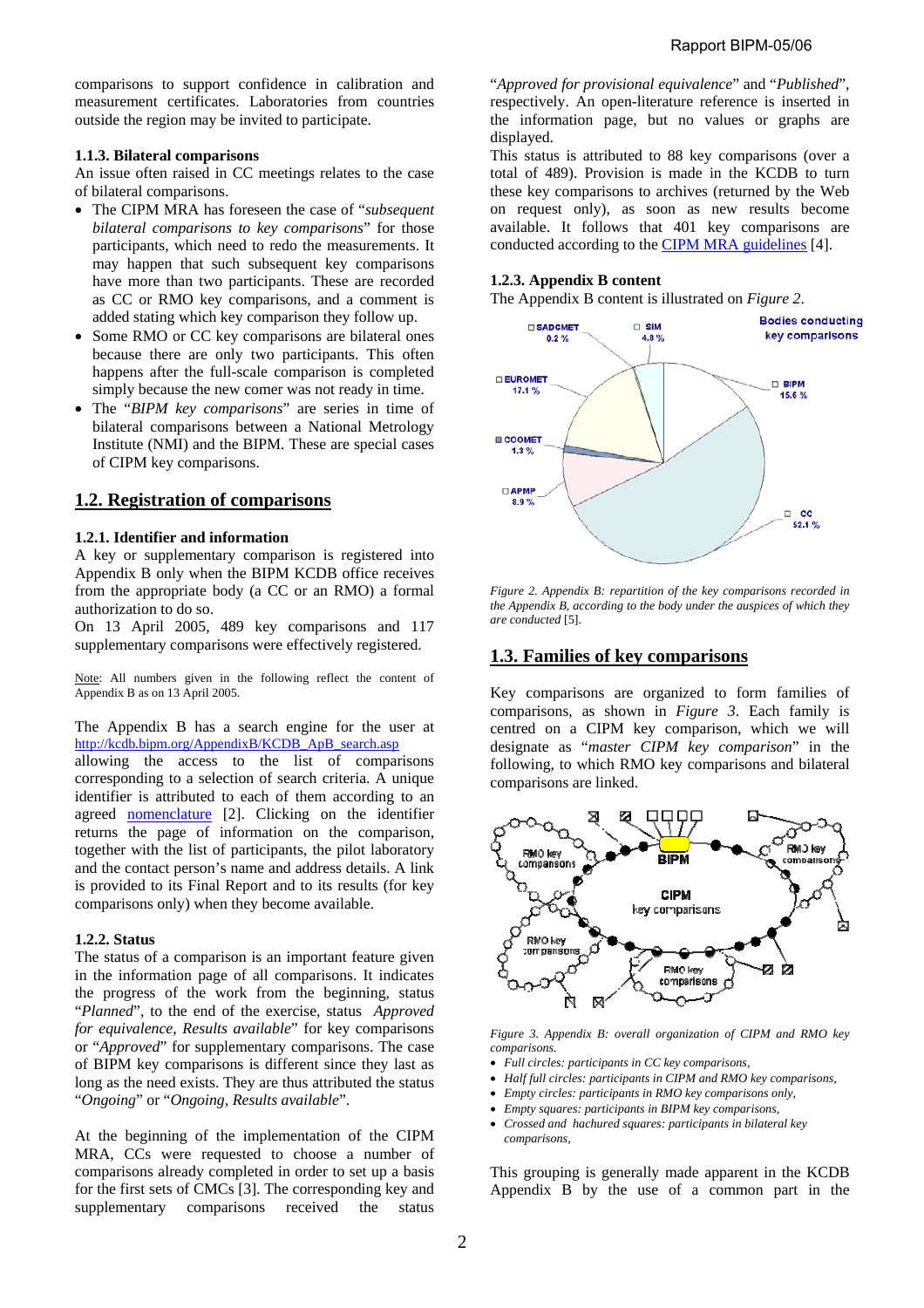identifiers of all comparisons belonging to the family (*Table 1*).

| Identifier               | Organizing body                                                 | Status                                            |
|--------------------------|-----------------------------------------------------------------|---------------------------------------------------|
| <b>CCAUV.A-K1</b>        | <b>CCAUV</b><br>full-scale CIPM<br>key comparison               | Approved for<br>equivalence, Results<br>available |
| APMP.AUV.A-K1            | <b>APMP</b>                                                     | In progress                                       |
| <b>COOMET AUV.A-K1</b>   | <b>COOMET</b>                                                   | Report in progress,<br>Draft A                    |
| COOMET.AUV.A-K1.1        | <b>COOMET</b><br>Subsequent<br>bilateral to the<br>previous one | <b>Measurements</b><br>completed                  |
| EUROMET.AUV.A-K1         | <b>EUROMET</b>                                                  | Approved for<br>equivalence                       |
| <b>SIM AUV.A-K1</b>      | <b>SIM</b>                                                      | Report in progress,<br>Draft B                    |
| <b>SIM AUV.A-K1 PREV</b> | <b>SIM</b>                                                      | Approved for<br>provisional<br>equivalence        |

*Table 1. List of key comparisons forming a family, example of "*[AUV.A-K1](http://kcdb.bipm.org/appendixB/KCDB_ApB_search_result.asp?search=2&cmp_cod_search=auv.a-k1&match_exact=0)*", together with their status. The family is composed of seven key comparisons in the field of acoustics on calibration of laboratory microphones type LS1P. (See* [5] *for information on the RMO full names.)* 

Common participation between the master CIPM key comparison and any of the other key comparisons of the family is required for interpreting the results in terms of global equivalence (see section 4).

# **2. Results of CIPM key comparisons**

Measurements obtained by laboratories participating in a master CIPM key comparison are interpreted in terms of [equivalence as foreseen in the text of the Technical](https://www.bipm.org/utils/en/pdf/mra_techsuppl2003.pdf)  Supplement to the CIPM MRA [6], which introduces the notion of "degrees of equivalence" among the measurement standards of laboratories participating in the key comparison. The resulting numbers and graphs (often designated as "*results*") are inserted in the Final Report, and also displayed in Appendix B.

# **2.1. Paragraphs T.1 and T.2 of the Technical Supplement to the CIPM MRA**

### **2.1.1. Paragraph T.1**

It states that "CIPM key comparisons lead to reference values, known as key comparison reference values".

Key comparison reference values are thus deduced exclusively from measurements obtained in CC and BIPM key comparisons.

### **2.1.2. Paragraph T.2**

It states that "The degree of equivalence of each national measurement standard is expressed quantitatively by two terms: its deviation from the key comparison reference value and the uncertainty of this deviation (at a 95 % level of confidence). The degree of equivalence between pairs of national measurement standards is expressed by the difference of their deviations from the reference value and the uncertainty of this difference (at a 95 % level of confidence)".

Results are thus given as degrees of equivalence, but the performance of one participant relative to the others is not judged on a scale from "worst to best".

# **2.2. Practical realization**

In practice, the results of a master CIPM key comparison, obtained for one value of the measurand or one value of an influence parameter, generally take the form of a foursheet folder, including: 1) the laboratory individual measurements, 2) the equivalence statements, 3) the matrix of equivalence, and 4) the graph of equivalence.

#### **2.2.1. Laboratory individual measurements**

The measurements and combined standard uncertainties obtained by the participants are presented in a table, together with the date of measurement, and any other information of interest (method, transfer instrument serial number, etc. (see an example in *Figure 4*).

| х.                 | relative difference between the result of measurement |
|--------------------|-------------------------------------------------------|
|                    | of laboratory i and that of the BIPM                  |
| $\boldsymbol{u}$ . | combined standard uncertainty of y-                   |

| Lab i        | x,          | u;          | Date           |
|--------------|-------------|-------------|----------------|
|              | $/ 10^{-8}$ | $/ 10^{-8}$ | of measurement |
| <b>CEM</b>   | $-8.0$      | 9.0         | 96-06          |
| IJV          | 2.7         | 6.2         | 97-06          |
| NML(IE)      | 3.0         | 20.0        | 98-04          |
| <b>CMI</b>   | 11.0        | 10.0        | 98-06          |
| <b>INPL</b>  | 18.0        | 15.0        | 98-12          |
| NML(IE)      | $-3.0$      | 21.0        | 00-04          |
| NML(IE)      | $-7.0$      | 23.0        | 02-03          |
| <b>KRISS</b> | 3.1         | 4.2         | 03-06          |
| NML(IE)      | $-7.1$      | 23.0        | 04-04          |

Laboratory using a quantum Hall resistance standard

*Figure 4. Example of the laboratory individual measurements obtained in the ongoing BIPM key comparison [BIPM.EM-K13.a of](http://kcdb.bipm.org/AppendixB/KCDB_ApB_info.asp?cmp_idy=51&cmp_cod=BIPM.EM-K13.a&page=1&search=2&cmp_cod_search=em-K13.a&met_idy=&bra_idy=&epo_idy=&cmt_idy=&ett_idy_org=&lab_idy=) 1 ohm resistance standards. Full names of the participants are available from [Appendix A.](https://www.bipm.org/utils/en/pdf/signatories.pdf)* 

### **2.2.2. Equivalence statements**

The process used for computing the key comparison reference value, it combined standard uncertainty and the degrees of equivalence is explained in a few sentences (see *Figure 5*).

```
Key comparison reference value: the BIPM value.
Its standard uncertainty is evaluated to be 1.5 \times 10^{-8}and is included in the u_i's values.
The degree of equivalence of each laboratory with respect
to the reference value is given by a pair of terms:
D_i = x_i and its expanded uncertainty (k = 2), U_i,
both expressed in 10<sup>-8</sup>.
The degree of equivalence between two laboratories i and
i is given by two terms:
D_{ij} = D_i - D_j and its expanded uncertainty (k = 2), U_{ij},
```
*Figure 5. Example of the equivalence statements (truncated on the bottom) stated for BIPM.EM-K13.a.* 

### **2.2.3. Matrix of equivalence**

It is a table composed of two parts:

- the "blue part" including the degrees of equivalence relative to the key comparison reference value, and
- the "yellow part" including the pair-wise degrees of equivalence.

An example is shown on *Figure 6*.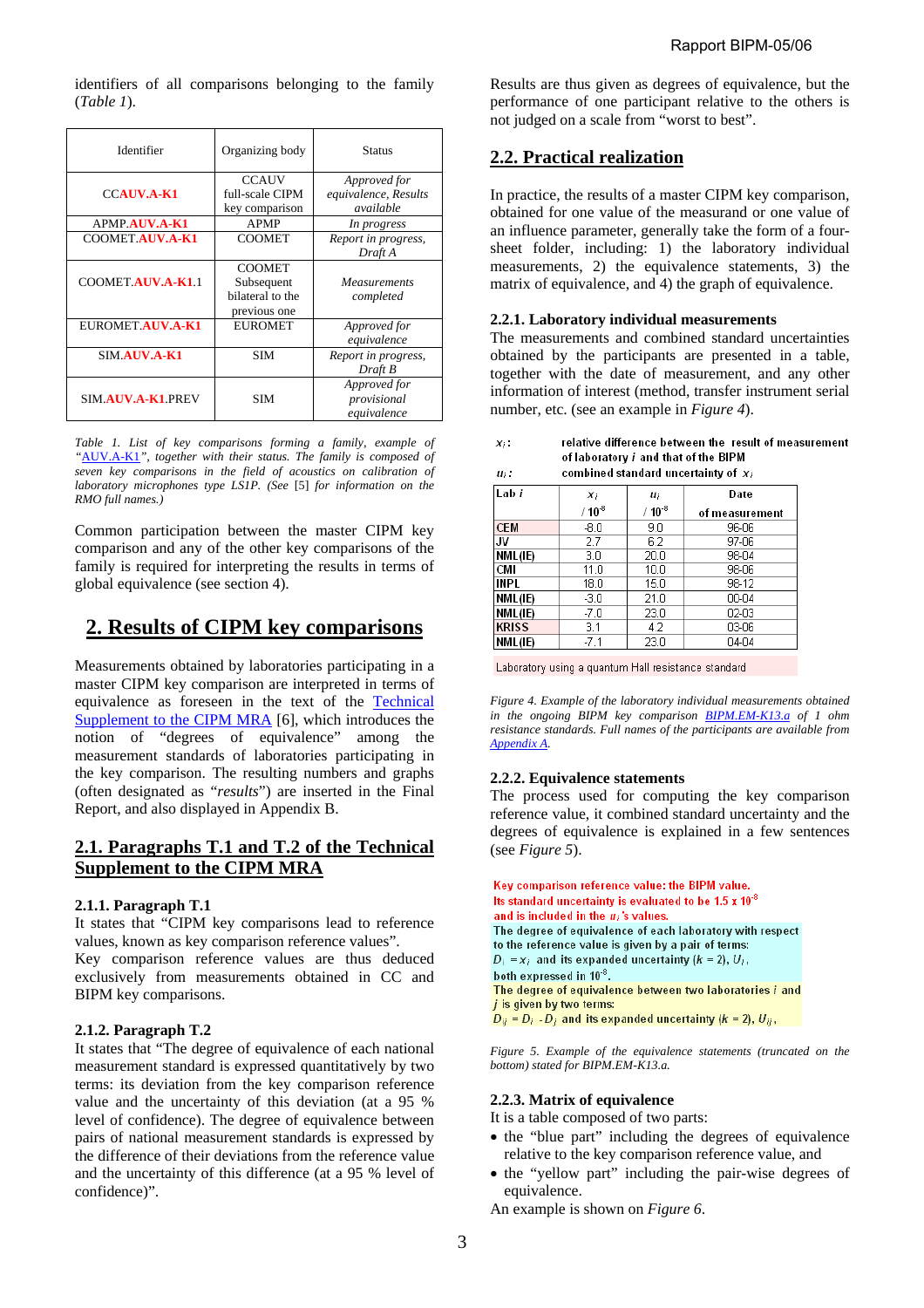| Lab <i>i</i>                                                                               |           |           |  |            |           |           |           |           |           |                |
|--------------------------------------------------------------------------------------------|-----------|-----------|--|------------|-----------|-----------|-----------|-----------|-----------|----------------|
| Lab <i>i</i>                                                                               |           |           |  | <b>CEM</b> |           | JV        |           | CMI       |           |                |
|                                                                                            | D,        | U,        |  | Dij        | $U_{ij}$  | Dij       | $U_{ii}$  | Dij       | $U_{ij}$  | E              |
|                                                                                            | $10^{-8}$ | $10^{-8}$ |  | $10^{-8}$  | $10^{-8}$ | $10^{-8}$ | $10^{-8}$ | $10^{-8}$ | $10^{-8}$ | 11             |
| <b>CEM</b>                                                                                 | $-8.0$    | 18.0      |  |            |           | $-10.7$   | 21.8      | $-19.0$   | 26.9      | $\overline{2}$ |
| JV                                                                                         | 2.7       | 12.4      |  | 10.7       | 21.8      |           |           | 8.3       | 23.5      | $-1$           |
| CMI                                                                                        | 11.0      | 20.0      |  | 19.0       | 26.9      | 8.3       | 23.5      |           |           | $-7$           |
| INPL                                                                                       | 18.0      | 30.0      |  | 26.0       | 35.0      | 15.3      | 32.4      | 7.0       | 36.0      |                |
| <b>KRISS</b>                                                                               | 3.1       | 8.4       |  | 11.1       | 19.8      | 0.4       | 14.9      | 7.9       | 21.6      | $-1$           |
| $NML(IE)^*$                                                                                | $-7.1$    | 46.0      |  | 0.9        | 49.4      | 9.8       | 47.6      | $-18.1$   | 50.1      | $-2$           |
| a discussion della contrattutta di unita<br>大 Electricity follows and controlled by all of |           |           |  |            |           |           |           |           |           |                |

For this laboratory, only the most recent comparison is retained.

*Figure 6. Example of the matrix of equivalence (truncated on the right side) obtained in BIPM.EM-K13.a.* 

#### **2.2.4. Graph of equivalence**

A graphical representation of the blue part of the matrix of equivalence is drawn up: the zero horizontal axes corresponds to the key comparison reference value and each point represents an individual degree of equivalence relative to the reference value (see *Figure 7*).



*Figure 7. Example of the graph of equivalence obtained for BIPM.EM-K13.a.* 

# **2.3. Results already published for master CIPM key comparisons**

Among the 401 CIPM and RMO key comparisons registered in Appendix B and conducted according to the CIPM MRA guidelines, 171 have their Final Reports approved by the appropriate CC and posted in the database.

Among these, 134 are master CIPM key comparisons, 50 % of which are BIPM on-going key comparisons. Their measurements are generally obtained for several nominal values of the measurand or of an influence parameter, leading to a total of about 350 sets of results interpreted in terms of equivalence as explained in section 2.2. They are all entered in Appendix B, and thus made publicly available via internet under the form of html folders (*Figure 8*) and .pdf files.

The laboratory individual measurements are not explicitly displayed when they are too complex. In such a case, a summary is available together with a link to the corresponding tables and pages of the Final Report.

| <b>APPENDIX B</b>                                           | <b>APPENDIX C</b>                                             |                                  | <b>APPENDIX D</b>          |  |  |
|-------------------------------------------------------------|---------------------------------------------------------------|----------------------------------|----------------------------|--|--|
|                                                             | > Search form > Results of the search > BIPM.EM-K13.a results |                                  |                            |  |  |
|                                                             |                                                               |                                  | CDB                        |  |  |
|                                                             |                                                               | BIPM.FM-K13.a                    |                            |  |  |
| Results                                                     |                                                               |                                  |                            |  |  |
| <b>Laboratory individual</b><br>measurements                | Equivalence<br>statements                                     | <b>Degrees</b><br>of equivalence | Graph(s)<br>of equivalence |  |  |
| <b>MEASURAND: Resistance</b><br><b>NOMINAL VALUE: 1 ohm</b> |                                                               |                                  |                            |  |  |

*Figure 8. Access to the folder of a set of results as presented in Appendix B (example of BIPM.EM-K13.a, measurand value: 1 ohm). It is composed of four html pages containing the information organized as explained in section 2.2.* 

The equivalence statements constitute the core information, and are always available from the second page of the folder. The colour code (red characters, light blue and yellow-beige) shown in *Figure 5* is respected.

In some exceptional cases (paragraph T.3 of the [Technical Supplement to the CIPM MRA \[](https://www.bipm.org/utils/en/pdf/mra_techsuppl2003.pdf)6]), a CC may conclude that for technical reasons a reference value for a particular set of results is not appropriate. In those cases the key comparison has no reference value. An explanatory sentence should be inserted in the equivalence statements page. This applies at present for only 7 sets of results (see paragraph 3.1.8).

The matrix of equivalence is available from the html page "Degrees of equivalence".

The degrees of equivalence relative to the key comparison reference value are always computed (except in the very few cases where there are no key comparison reference values) and presented under the form of a "blue table" (*Figure 9*).

The pair-wise degrees of equivalence (yellow-beige part of the matrix) are not always given. If not, the equations are inserted is the page "Equivalence statements". Among the 350 sets of results published, 45 do not display pair-wise degrees of equivalence.

### The pair-wise degrees of equivalence are given as "Lab  $i$  - Lab  $j$ " Select Lab  $j$  CMI  $\boxed{-}$

| Lab i        | D,          | υ,          | $D_{ij}$    | $\upsilon_{\!\scriptscriptstyle H}^{}$ |
|--------------|-------------|-------------|-------------|----------------------------------------|
|              | $/ 10^{-8}$ | $/ 10^{-8}$ | $/ 10^{-8}$ | $/ 10^{-8}$                            |
| <b>CEM</b>   | $-8.0$      | 18.0        | $-19.0$     | 26.9                                   |
| JV.          | 2.7         | 12.4        | $-8.3$      | 23.5                                   |
| <b>CMI</b>   | 11.0        | 20.0        |             |                                        |
| <b>INPL</b>  | 18.0        | 30.0        | 7.0         | 36.0                                   |
| <b>KRISS</b> | 3.1         | 8.4         | $-7.9$      | 21.6                                   |
| $NML(IE)^*$  | $-7.1$      | 46.0        | $-18.1$     | 50.1                                   |

*Figure 9. Presentation of the matrix of equivalence in Appendix B (degrees of equivalence of each participant relative to the key comparison reference value and pair-wise degrees of equivalence relative to the Czech institute of metrology CMI for key comparison BIPM.EM-K13.a; same numbers as in Figure 6).* 

The "yellow table" is generally too large to be easily readable. It is thus split into partial tables, each of which displays the degrees of equivalence of laboratory *i* relative to a selected laboratory *j* (*Figure 9*).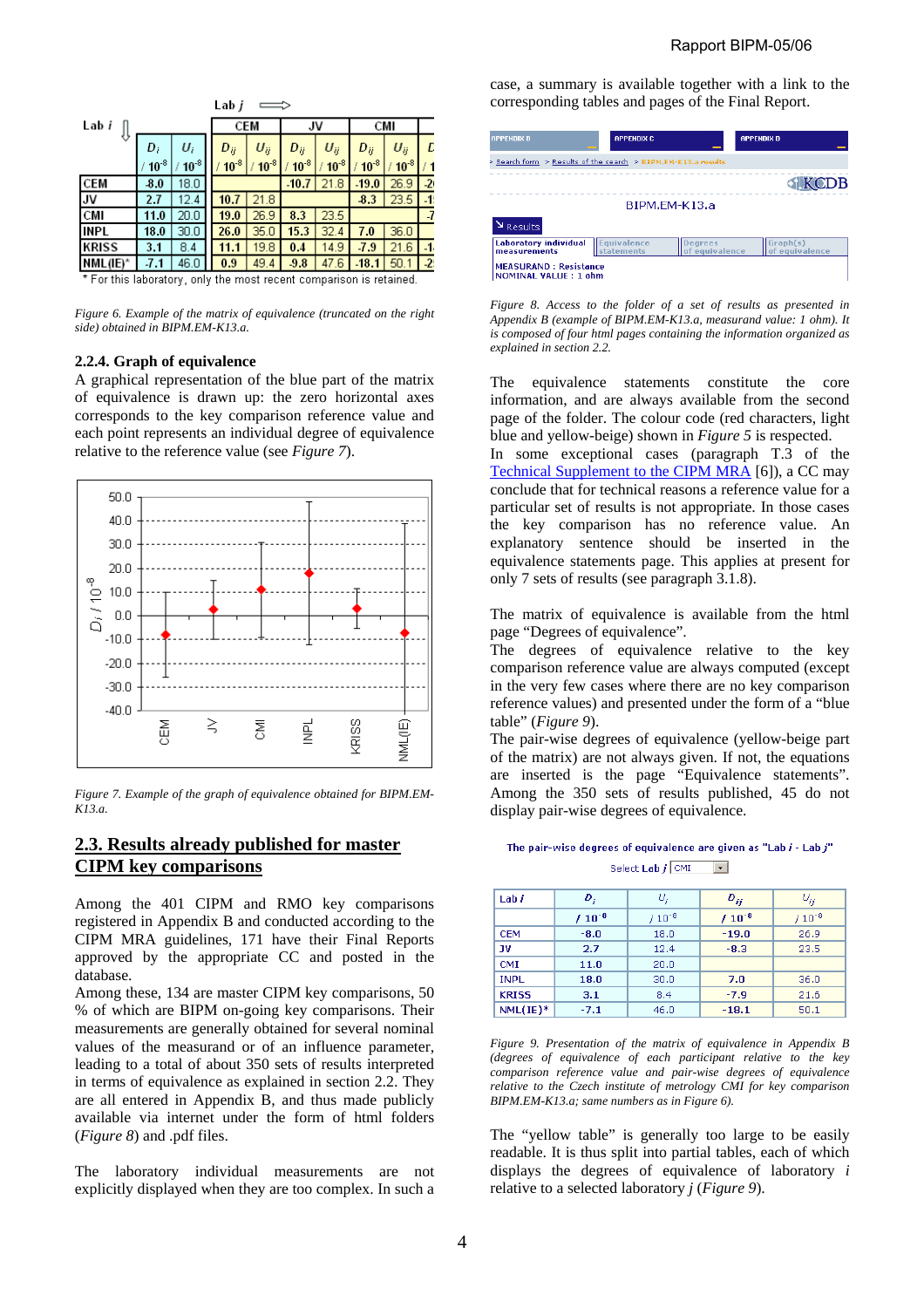Clicking on "Graph(s) of equivalence" in a results folder gives access to the graph of equivalence. About 350 graphs of equivalence are currently published.

If the graph contains too much information, it is presented under the form of a stamp on which the user can click to access a full-screen image (*Figure 10*).

Click on the stamp to get the corresponding graph of equivalence when available



*Figure 10. Presentation of the graphs of equivalence as stamps (example of key comparison CCTF-K2001.UTC on the computation of the reference time scale Coordinated Universal Time, UTC, the graph for March 2005 is not yet made available).* 

# **3. Published reference values and degrees of equivalence**

The aim of this section is to give an overview of the methods used for computing the key comparison reference values and degrees of equivalence that are currently published. It is by no means a comprehensive catalogue of the recipes that could be found in the open literature.

# **3.1. Principal methods**

An examination of the equivalence statements stated for the 134 master key comparisons published in Appendix B shows that the key comparisons reference values and degrees of equivalence have been so far computed as follows.

Note: Only typical well-known formulas are evoked here. Detailed equations can be found through the links to the KCDB Appendix B given from the specific examples mentioned below.

# **3.1.1. Arithmetic mean**

The key comparison reference value is computed as the arithmetic mean of the laboratory individual measurements, outliers excluded (if identified).

Its combined standard uncertainty is generally the standard deviation of the mean, and thus does not depend on the laboratory individual uncertainties (among others, this is the case of the on-going BIPM key comparisons of activity of radionuclide carried out in the framework of the [International system of Reference, SIR;](https://www.bipm.org/en/scientific/ionizing/radionuclides/sir/) for example [BIPM.RI\(II\)-K1.Co-57,](http://kcdb.bipm.org/AppendixB/KCDB_ApB_info.asp?cmp_idy=240&cmp_cod=BIPM.RI(II)-K1.Co-57&page=1&search=2&cmp_cod_search=co-57&met_idy=&bra_idy=&epo_idy=&cmt_idy=&ett_idy_org=&lab_idy=) SIR equivalent activity of  ${}^{57}$ Co). In some cases its standard uncertainty is, however, computed according to the external consistency concept, and does take into account the individual uncertainties (example of key comparison [CCQM-K9 o](http://kcdb.bipm.org/AppendixB/KCDB_ApB_info.asp?cmp_idy=160&cmp_cod=CCQM-K9&page=1&search=2&cmp_cod_search=qm-k9&met_idy=&bra_idy=&epo_idy=&cmt_idy=&ett_idy_org=&lab_idy=)n pH measurements for 17 pH nominal values).

The degrees of equivalence are computed as the offsets of each laboratory individual measurement to the reference value, and as the expanded uncertainty of this offset. The correlation between the uncertainty of the mean and the individual uncertainty of the laboratory is generally taken into account. The pair-wise degrees of equivalence are computed as the offset between the two laboratory individual measurements, and as its expanded

uncertainty, often approximated by twice the root mean square of the individual uncertainties.

Note that the pair-wise degrees of equivalence do not depend upon the value and the uncertainty of the reference value. In addition, the expanded uncertainties at a 95 % level of confidence are generally estimated from a coverage factor equal to 2.

## **3.1.2. Weighted mean**

 A mean is computed using weights proportional to the inverse square of the individual uncertainties. The combined standard uncertainty of the reference value is usually the standard deviation of the weighted mean, and has a value smaller than any of the individual uncertainties (example of [CCEM-K6.c o](http://kcdb.bipm.org/AppendixB/KCDB_ApB_info.asp?cmp_idy=67&cmp_cod=CCEM-K6.c&page=1&search=2&cmp_cod_search=em-k6.c&met_idy=&bra_idy=&epo_idy=&cmt_idy=&ett_idy_org=&lab_idy=)n AC/DC voltage transfer difference for five frequency values). In a few cases, the uncertainty of the reference value has been set at the value zero by definition (example of [CCT-](http://kcdb.bipm.org/AppendixB/KCDB_ApB_info.asp?cmp_idy=454&cmp_cod=CCT-K2&search=2&cmp_cod_search=cct-k2&page=1&met_idy=&bra_idy=&epo_idy=&cmt_idy=&ett_idy_org=&lab_idy=)K2, key comparison of CSPRT, for seven nominal values of the temperature).

The degrees of equivalence are generally computed as for the arithmetic mean, the expanded uncertainty of those relative to the reference value being equal to twice the difference of the squared uncertainties of the laboratory and of the reference value. Note that this sign "minus" is sometimes replaced by a sign "plus", which gives a conservative estimate.

## **3.1.3. Weighted mean with a maximum weight**

This method is used when the CC recognizes that some individual uncertainties are smaller than the state-of-theart (example of the key comparison [CCPR-K3.b on](http://kcdb.bipm.org/AppendixB/KCDB_ApB_info.asp?cmp_idy=489&cmp_cod=CCPR-K3.b&page=1&search=2&cmp_cod_search=ccpr-k3.b&met_idy=&bra_idy=&epo_idy=&cmt_idy=&ett_idy_org=&lab_idy=) luminous responsivity of photometers). These are artificially turned to the minimal uncertainty value normally achievable, which gives to the corresponding measurements a maximum weight. A dedicated formula is used for computing the combined standard uncertainty of the reference value and the expanded uncertainties included in the degrees of equivalence.

# **3.1.4. Median**

The median is generally used when a robust statistic is needed. The combined standard uncertainty is the standard deviation of the median (example of [CCM.M-](http://kcdb.bipm.org/AppendixB/KCDB_ApB_info.asp?cmp_idy=402&cmp_cod=CCM.M-K3&page=1&search=2&cmp_cod_search=ccm.m-k3&met_idy=&bra_idy=&epo_idy=&cmt_idy=&ett_idy_org=&lab_idy=)K<sub>3</sub> on mass standards of nominal value 50 kg).

### **3.1.5. Value of an international standard**

The reference values of the BIPM key comparisons in electricity and length are set to be equal to the value delivered by the standard maintained at the BIPM. Since the individual measurements are made relative to the BIPM value, the uncertainty of the reference value is included in the uncertainties of individual measurements. These thus represent the degrees of equivalence relative to the reference value. The pair-wise degrees of equivalence are obtained directly from the degrees of equivalence relative to the reference value, and the term of correlation due to the BIPM standard is taken into account (example o[f BIPM.EM-K13.a\).](http://kcdb.bipm.org/AppendixB/KCDB_ApB_info.asp?cmp_idy=51&cmp_cod=BIPM.EM-K13.a&page=1&search=2&cmp_cod_search=em-K13.a&met_idy=&bra_idy=&epo_idy=&cmt_idy=&ett_idy_org=&lab_idy=) 

# **3.1.6. Global value known** *a priori*

The measurand is a ratio that should be equal to 1 with an uncertainty equal to zero (example of **BIPM.RI(I)-K2** on air-kerma for five values of the radiation quality). The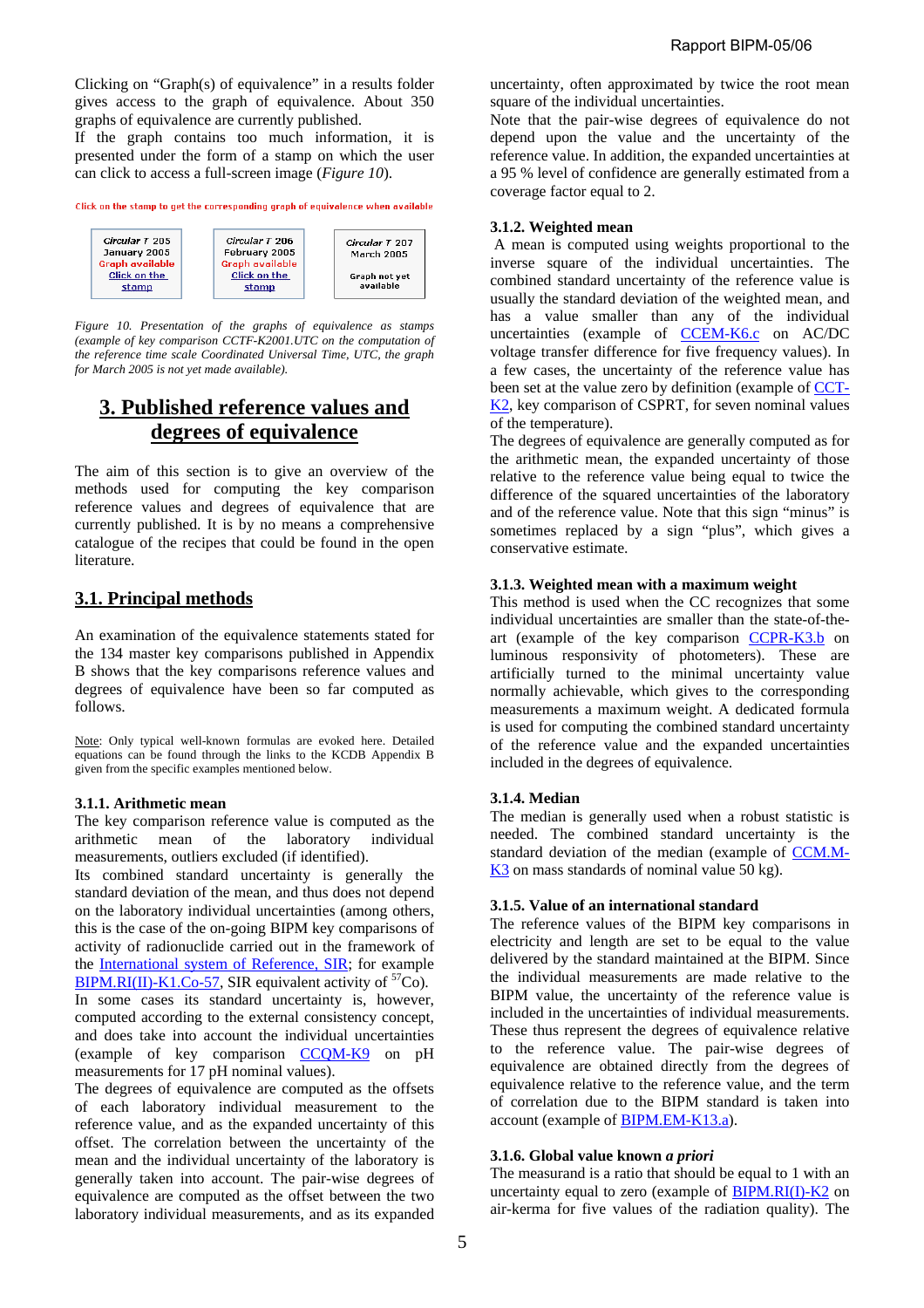uncertainties included in the degrees of equivalence involve the individual uncertainties and their correlations.

### **3.1.7. Individual values known** *a priori*

The key comparison is organized as a distribution of samples that are measured by the pilot laboratory using a high-order technique (case of most of the chemical measurements obtained by gravimetry, specifically when gas cylinders are used, example of [CCQM-K3](http://kcdb.bipm.org/AppendixB/KCDB_ApB_info.asp?cmp_idy=55&cmp_cod=CCQM-K3&page=1&search=2&cmp_cod_search=ccqm-k3&met_idy=&bra_idy=&epo_idy=&cmt_idy=&ett_idy_org=&lab_idy=) on automotive emission gases). It follows that each participant is attributed a different reference value. The pair-wise degrees of equivalence depend upon the individual gravimetric values and uncertainties.

### **3.1.8. No reference value**

The comparison [CCT-K3](http://kcdb.bipm.org/AppendixB/KCDB_ApB_info.asp?cmp_idy=455&cmp_cod=CCT-K3&page=1&search=2&cmp_cod_search=cct-k3&met_idy=&bra_idy=&epo_idy=&cmt_idy=&ett_idy_org=&lab_idy=) (realization of the ITS-90, seven temperature fixed points) is the unique case where it was decided that no key comparison reference value could safely be estimated. Only pair-wise degrees of equivalence can thus be calculated. The graphs are drawn up by reference to each of the participants. There thus does not exist one unique graph of equivalence for one temperature value, but as many graphical representations as there are participants in the comparison.

# **3.2. Usage of the principal methods**

*Figure 11* give the repartition of the methods used for the computation of the key comparison reference values published in Appendix B (the case of no reference value is excluded from this study).

![](_page_5_Figure_8.jpeg)

*Figure 11. Methods used to compute the key comparison reference values published in Appendix B. The different items given in the caption are explained above; "Known values" correspond to values of international standards maintained by the BIPM and to global values known a priori; "Individual reference values" correspond to individual values known a priori.* 

The method based on the arithmetic mean of the individual measurements dominates. This is a consequence of the publication of 56 results from the 59 BIPM radioactivity key comparisons.

Gravimetric measurement are carried out for many different gases and analytes contained in samples used for key comparisons in Chemistry. This explains the large occurrence of individual reference values in Appendix B.

# **4. Published linkages**

In this section we give an overview on the linking procedures found in Appendix B. Again, no attempt is made to present a comprehensive catalogue of all possible techniques.

# **4.1. Situation**

As already mentioned previously, 134 master CIPM key comparisons have their results published in Appendix B, and another 37 RMO and CC key comparisons have received the status "*Approved for equivalence, results available*". This set is composed of:

- 15 EUROMET key comparisons,
- 9 APMP key comparisons, and
- 13 CC key comparisons, among which 4 are bilateral. Their results expand those of the master CIPM key comparisons that constitute the centres of 29 families:
- 23 duos (one linkage to the master, *Table 2*),
- 3 trios (two linkages to the same master, *Table 3*), and

• 3 quartets (three linkages to the same mater, *Table 4*),

leading to 47 expanded graphs of equivalence.

| Master CIPM key              | Linked                    | $\overline{N}$ |
|------------------------------|---------------------------|----------------|
| comparison                   | key comparisons           |                |
| <b>CCAUV.V-K1</b>            | <b>APMP.AUV.V-K1</b>      | 1              |
| <b>CCEM-K4</b>               | <b>EUROMET.EM-K4</b>      | 1              |
| BIPM.EM-K11.b                | EUROMET.EM.BIPM-K11       | $\mathbf{1}$   |
| CCM.M-K1                     | <b>APMP M.M-K1</b>        | $\mathbf{1}$   |
| CCM.P-K4                     | EUROMET.M.P-K1.a          | 6              |
| CCQM-K1.c                    | EUROMET.QM-K1.c           | $\overline{2}$ |
| CCQM-K17                     | EUROMET.OM-K17            | 3              |
| <b>BIPM.RI(II)-K1.Ba-133</b> | $CCRI(II) - K2.Ba-133$    | 1              |
| BIPM.RI(II)-K1.Ce-139        | <b>CCRI(II)-K2.Ce-139</b> | 1              |
| BIPM.RI(II)-K1.Cd-109        | $CCRI(II)-K2.Cd-109$      | 1              |
| BIPM.RI(II)-K1.Co-58         | APMP.RI(II)-K2.Co-58      | 1              |
| BIPM.RI(II)-K1.Cs-143        | $CCRI(II)-K2.Cs-143$      | $\mathbf{1}$   |
| BIPM.RI(II)-K1.Cs-137        | $CCRI(II)-K2.Cs-137$      | $\mathbf{1}$   |
| BIPM.RI(II)-K1.Eu-152        | $CCRI(II)-K2.Eu-152$      | $\mathbf{1}$   |
| BIPM.RI(II)-K1.Ho-166m       | APMP.RI(II)-K2.Ho-166m    | 1              |
| <b>BIPM.RI(II)-K1.I-123</b>  | EUROMET.RI(II)-K2.I-123   | 1              |
| <b>BIPM.RI(II)-K1.Ir-192</b> | $CCRI(II)$ - $K2.Ir-192$  | 1              |
| BIPM.RI(II)-K1.Sc-47         | EUROMET.RI(II)-K2.Sc-47   | 1              |
| BIPM.RI(II)-K1.Sc-75         | $CCRI(II)$ -K2.Sc-75      | 1              |
| <b>BIPM.RI(II)-K1.Y-88</b>   | APMP.RI(II)-K2.Y-88       | $\mathbf{1}$   |
| <b>BIPM.RI(II)-K1.Y-90</b>   | $CCRI(II)-K2.Y-90$        | $\mathbf{1}$   |
| BIPM.RI(II)-K1.Yb-169        | EUROMET.RI(II)-K2.Yb-169  | $\mathbf{1}$   |
| CCT-K2                       | <b>CCT-K2.1</b>           | 7              |

*Table 2. List of the 23 duos of linked key comparisons published in Appendix B on 13 April 2005. N is the number of expanded sets of results obtained from linkage. In blue: acronym of the body conducting the key comparison. In red: the common part of the identifier, featuring the family to which the duo belongs.*

| Master CIPM key | Linked               |   |
|-----------------|----------------------|---|
| comparison      | key comparisons      |   |
| $CCM.P-K1.c$    | $APMP.M.P-K1.c$      | C |
|                 | EUROMET.M.P-K2       |   |
| CCQM-K3         | APMP.QM-K3           | 2 |
|                 | <b>EUROMET.OM-K3</b> |   |
| CCQM-K4         | APMP.QM-K4           |   |
|                 | <b>EUROMET.EM-K4</b> |   |

*Table 3. List of the three trios of linked key comparisons published in Appendix B on 13 April 2005 (same colour code than in Table 2).*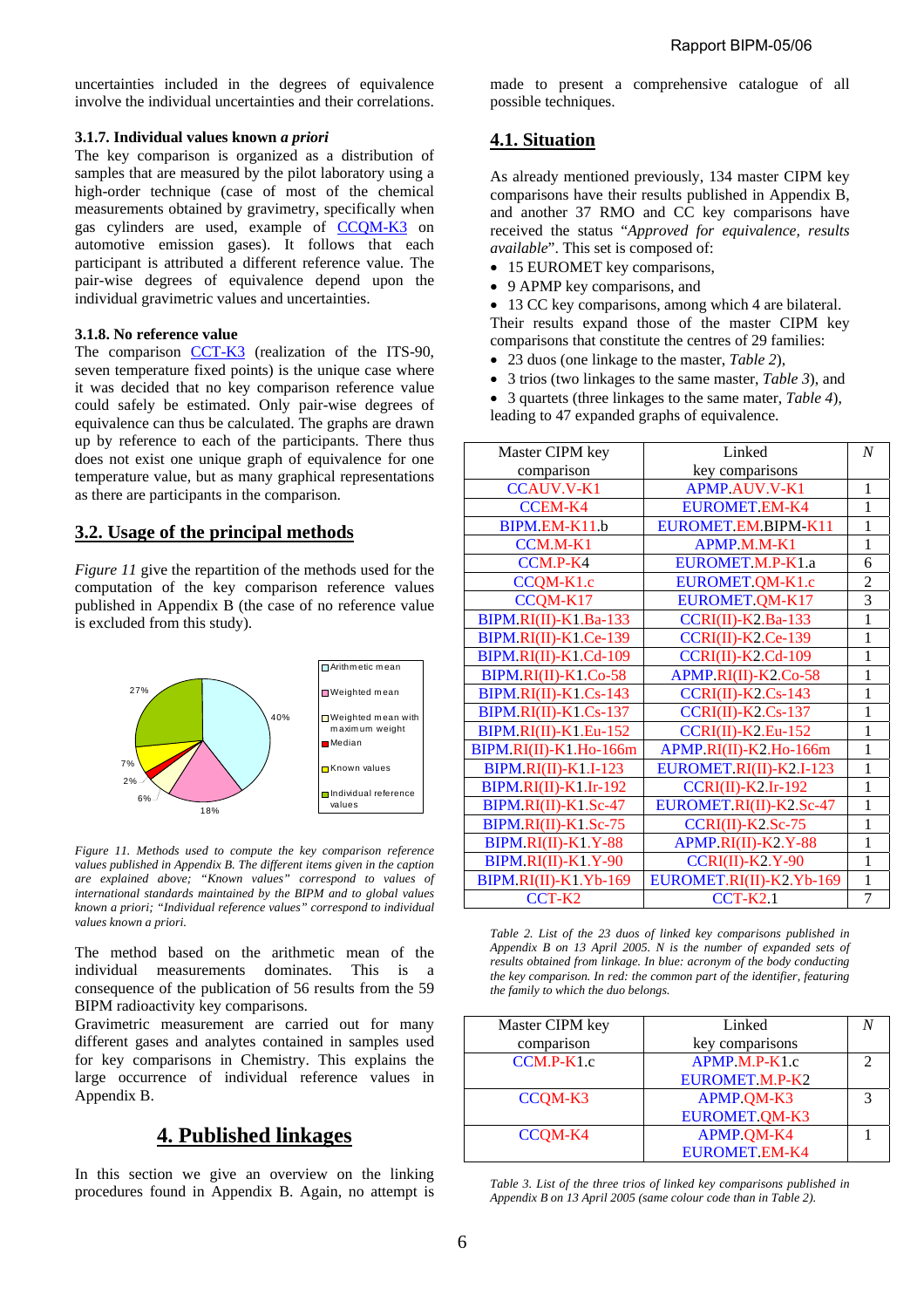| Master CIPM key | Linked                 |   |
|-----------------|------------------------|---|
| comparison      | key comparisons        |   |
| <b>CCEM-K8</b>  | $CC$ EM-K8.1           | 2 |
|                 | <b>EUROMET EM-K8</b>   |   |
|                 | <b>EUROMET EM-K8.1</b> |   |
| $CCM.P-K4$      | EUROMET M.P-K1.a       |   |
|                 | EUROMET M.P-K1.b       |   |
|                 | SIM.EUROMET.M.P-BK3    |   |
| $CCPR-K3.b$     | $CCPR-K3.h.1$          |   |
|                 | $CCPR-K3.h.2$          |   |
|                 | APMP PR-K3.b           |   |

*Table 4. List of the 3 quartets of linked key comparisons published in Appendix B on 13 April 2005 (same colour code than in Table 2).*

Tables 2, 3, and 4 call for two remarks: 1) the identifiers including the characters ".1" and ".2" are subsequent bilateral comparisons; and 2) the key comparison CCM.P-K4 is the centre of 1 duo for 6 nominal values of the pressure ranging from 3 Pa to 1000 Pa, and the centre of 1 quartet for the nominal pressure of 1 Pa (key comparison EUROMET.M.P-K1.a, carried out in the range 1 Pa to 1000 Pa appears thus both in *Table 2* and in *Table 4*).

## **4.2. Linkage methods used in Appendix B**

The linkage between two key comparisons of the same family, and thus the expansion of the results of its master CIPM key comparison, can be established only if there exists a common participation. The linkage is stronger if the common participants show similar performance in both exercises.

The linkage does not modify the value and the uncertainty of the master CIPM key comparison reference value, which remains unique and non-altered for the whole family. It simply extends the matrix of equivalence and the graph of equivalence in order to give evidence on the comparability between institutes that have participated in one of the exercises only. The expanded uncertainty included in their degrees of equivalence is however generally higher than if they had been compared directly.

The linkages reported in Appendix B are all deduced from a case-by-case examination of the situation. The different methods used are thoroughly related to the techniques put in place to conduct the comparisons and to the way the key comparison reference values are computed. In the following, the most typical cases are presented and illustrated with examples.

#### **4.2.1. Individual reference values known** *a priori*

As mentioned above, the gravimetric values attributed to the samples distributed in chemical key comparisons constitute individual reference values for each participant. This applies to the linked key comparison as well as to the master CIPM key comparison. Degrees of equivalence relative to the reference value are thus computed in the same way for all participants.

The linkage could, however, be safely established only if the nominal value of the measurand is the same in both

comparisons. It is thus necessary to check that all gravimetric values are very close to each other. Note that this condition is normally fulfilled when the pilot laboratory is the same for both comparisons because all samples are usually made at the same time and in the same environment: splitting the exercise in a CC and an RMO key comparison is here simply artificial. In addition, the common participants (there can be only one: the common pilot laboratory that has prepared the samples) should have obtained similar degrees of equivalence relative to the gravimetric values in both exercises.

The next step is to place all the individual degrees of equivalence in the same table and on the same graph of equivalence with no corrections brought to the offsets and uncertainties.

The family "QM-K4" (amount content of ethanol in air, nominal value of 120 µmol/mol) is a good example of this process (trio included in *Table 3*). NPL (United Kingdom) is the common pilot laboratory to [CCQM-K4](http://kcdb.bipm.org/appendixB/KCDB_ApB_info.asp?cmp_idy=154&cmp_cod=CCQM-K4&page=1&search=2&cmp_cod_search=ccqm-k4&met_idy=&bra_idy=&epo_idy=&cmt_idy=&ett_idy_org=&lab_idy=) and [EUROMET.QM-K4,](http://kcdb.bipm.org/appendixB/KCDB_ApB_info.asp?cmp_idy=188&cmp_cod=EUROMET.QM-K4&page=1&search=2&cmp_cod_search=euromet.qm-k4&met_idy=&bra_idy=&epo_idy=&cmt_idy=&ett_idy_org=&lab_idy=) and the linkage is further supported by the performance of LNE (France). NMIJ (Japan) is the pilot laboratory of [APMP.QM-K4 a](http://kcdb.bipm.org/appendixB/KCDB_ApB_search_result.asp?search=2&cmp_cod_search=apmp.qm-k4&match_exact=0)nd also participated in CCQM-K4. The three sets of degrees of equivalence are collected on the same graph of equivalence shown in *Figure 12*.

![](_page_6_Figure_14.jpeg)

*Figure 12. Graph of equivalence of the "QM-K4" trio as published in Appendix B.* 

*Red diamonds: participants in CCQM-K4. Green triangles: participants in EUROMET.QM-K4. Blue circles: participants in APMP.QM-K4.*

Note that the common participants have two degrees of equivalence whereas one could consider that only those obtained in CCQM-K4 should be retained. This practice may have, however, an advantage. VNIIM (Russia) participated in CCQM-K4 and EUROMET.QM-K4 with quite different results. The more recent measurement, obtained in EUROMET.QM-K4, may be regarded as the result of a subsequent bilateral key comparison to CCQM-K4, and thus be retained for any further use.

### **4.2.2. Direct transfer**

The family ["EM-K8" \(D](http://kcdb.bipm.org/appendixB/KCDB_ApB_search_result.asp?search=2&cmp_cod_search=em-k8&match_exact=0)C voltage ratio, nominal values 1000 V  $/$  10 V and 100 V  $/$  10 V) provides another example of direct transfer though the key comparison reference value is not known *a priori*.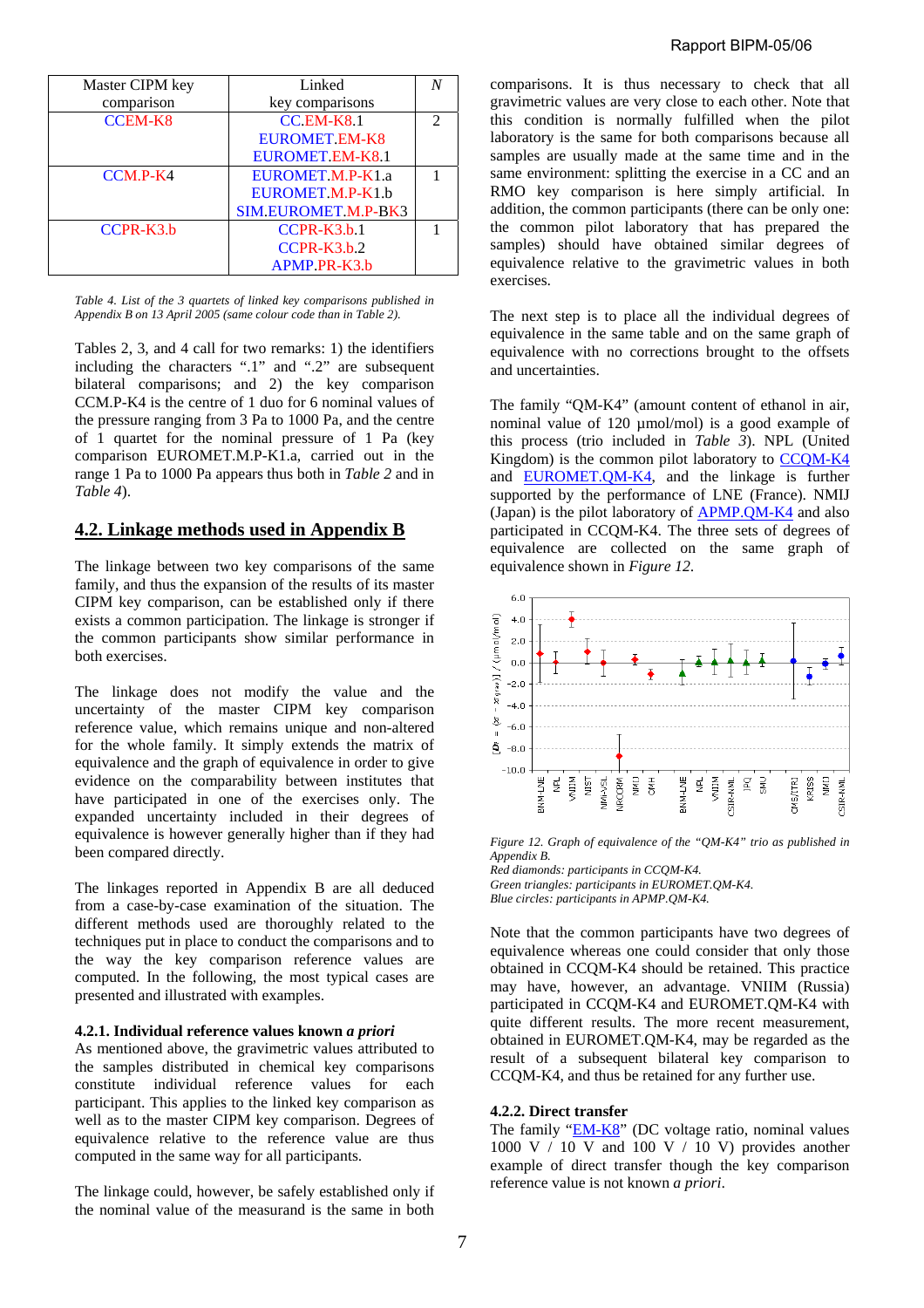The data obtained in both key comparisons CCEM-K8 and EUROMET.EM-K8 are treated separately: two arithmetic means and two sets of degrees of equivalence relative to these means are computed.

The two means are considered as equivalent because it is unlikely that they are affected by systematic errors. This statement is supported by the argument that a significant number of participants (respectively 15 and 19 participants in the CC and EUROMET comparisons), measured the same travelling standard using different methods.

It follows that the degrees of equivalence obtained in the EUROMET exercise are assumed to be the same as if the participants had directly taken part in the CC key comparison.

CCEM-K8.1 and EUROMET.EM-K8.1 are further linked via the common pilot laboratory of all four comparisons, IEN (Italy).

Note that it was judged that pair-wise degrees of equivalence have no meaning (and thus are not computed) for voltage ratio comparisons, which involve a transfer device and no national standards.

### **4.2.3. Organization of key comparisons in radioactivity**

In the field of radioactivity, the linkage of CC and RMO key comparisons to the corresponding BIPM key comparison, carried out in the framework of th[e SIR, i](https://www.bipm.org/en/scientific/ionizing/radionuclides/sir/)s intrinsic to the organization of the exercises.

Take the example of radionuclide <sup>88</sup>Y.

Since 1976, 14 laboratories have submitted 35 samples of known activity of  $88$ <sup>8</sup>Y to the BIPM for measurements in the SIR. The activities measured in individual laboratories range from about 400 kBq to 29 MBq. At the BIPM, these activity values are transformed into comparable equivalent activities using the unique SIR facilities (ionization chambers that are well-characterized and very stable in the long-term, and the BIPM radium-226 sources). The equivalent activities and associated uncertainties accumulated over years constitute the input data to key comparison  $BIPM.RI(II)-K1.Y-88$ . The key comparison reference value, obtained as the arithmetic mean, is equal to 6893 kBq with an associated combined standard uncertainty of 5 kBq. Degrees of equivalence are also computed.

The linked comparison [APMP.RI\(II\)-K2.Y-88](http://kcdb.bipm.org/appendixB/KCDB_ApB_info.asp?cmp_idy=344&cmp_cod=APMP.RI(II)-K2.Y-88&page=1&search=2&cmp_cod_search=y-88&met_idy=&bra_idy=&epo_idy=&cmt_idy=&ett_idy_org=&lab_idy=) is organized in such a way that the pilot laboratory, NMIJ (Japan) produced a number of ampoules containing the same solution of radionuclide <sup>88</sup>Y, and distributed them among the participants. All measurements were carried out over a few months. The NMIJ sent also one sample, after having measured it, to the BIPM for estimation of its equivalent activity in the SIR. NMIJ thus acted as the intermediary which made it possible to convert all APMP measurements to SIR equivalent activities (*Figure 13*).

The equivalent activities and associated uncertainties obtained in the APMP comparison are directly compared to the BIPM key comparison reference value, which

extends the matrix of equivalence to all APMP participants.

It may happen that several, or even all, ampoules distributed for the linked comparison are measured in the SIR. The conversion to equivalent activities then involves a mean of these measurements [7].

#### MEASURAND: Equivalent activity of 88Y

• Key comparison BIPM.RI(II)-K1.Y-88

 $x_i$ : result of measurement carried out in the SIR for the sample submitted by laboratory /  $u_i$ : combined standard uncertainty of  $x_i$ 

| Lah i           | ×,<br>/kBq | u,<br>/ kBq | Year of<br>measurement |
|-----------------|------------|-------------|------------------------|
| NPI             | 6906       | 24          | 1977-05-17             |
| <b>VNIIM</b>    | 6912       | 23          | 1993-01-05             |
| ОМН             | 6865       | 18          | 1993-04-09             |
| <b>BNM-LNHB</b> | 6882       | 22          | 1994-04-18             |
| CMI-IIR         | 6865       | 26          | 1999-11-17             |
| PTB             | 6877       | я           | 1999-12-01             |
| NMI 1           | 6903       | 21          | 2000-03-15             |
| <b>IRA</b>      | 6893       | 16          | 2001-06-13             |
| <b>BEV</b>      | 6895       | 27          | 2001-09-26             |
| NIST            | 6913       | 15          | 2002-06-19             |

#### • Key comparison APMP.RI(II)-K2.Y-88

x. : result of measurement carried out at laboratory / converted to the equivalent activity through the NMD (see Final Report)<br> $u_j$ : combined standard uncertainty of  $x_j$ 

| Lah i        | $x_i$<br>/kBq | $u_i$<br>/kBq | Date of<br>measurement |
|--------------|---------------|---------------|------------------------|
|              |               |               |                        |
| <b>ANSTO</b> | 6885          | 31            | 2000                   |
| <b>BARC</b>  | 6924          | 106           | 2000                   |
| <b>CNFA</b>  | 6894          | 86            | 2000                   |
| <b>INFR</b>  | 6936          | 25            | 2000                   |
| <b>KRISS</b> | 6912          | 20            | 2000                   |
| <b>LNMRI</b> | 6918          | 33            | 2000                   |
| <b>NIM</b>   | 6903          | 44            | 2000                   |
| OAP          | 6888          | 103           | 2000                   |

*Figure 13. Laboratory individual measurements for the BIPM and APMP linked key comparisons of activity for the radionuclide 88Y. The NMIJ (Japan) ensures the conversion of APMP measurements to equivalent SIR activity. It follows that the NMIJ measurement is inserted in the table of the BIPM.RI(II)-K1.Y-88 key comparison and not in the APMP table. Only the most recent measurement is retained for each laboratory participating in the BIPM key comparison.* 

### **4.2.4. Value of an international standard**

The reference value of the BIPM key comparison [BIPM.EM-K10.a \(DC](http://kcdb.bipm.org/appendixB/KCDB_ApB_info.asp?cmp_idy=52&cmp_cod=BIPM.EM-K10.a&page=1&search=2&cmp_cod_search=em-k10.a&met_idy=&bra_idy=&epo_idy=&cmt_idy=&ett_idy_org=&lab_idy=) voltage, nominal value: 1.018 V) is set to be equal to the value delivered by the Josephson standard maintained at the BIPM with a combined standard uncertainty of 0.1 nV. The BIPM participated in the corresponding EUROMET key comparison, [EUROMET.EM.BIPM-K10.a, a](http://kcdb.bipm.org/appendixB/KCDB_ApB_info.asp?cmp_idy=590&cmp_cod=EUROMET.EM.BIPM-K10.a&page=1&search=2&cmp_cod_search=bipm-k10.a&met_idy=&bra_idy=&epo_idy=&cmt_idy=&ett_idy_org=&lab_idy=)nd provides the linkage between both. It follows that the graph of equivalence is extended to another 13 EUROMET laboratories.

Note: At the time this paper was written, the results of the EUROMET "EM-K10.a" were not yet published via Appendix B, but its Final report had been approved at the CCEM meeting held on 17 and 18 March 2005.

### **4.2.5. Statistical treatment of common participation**

The basic principle is to examine the reproducibility of the performance of the linking laboratories in both exercises, in order to estimate a correction (offset and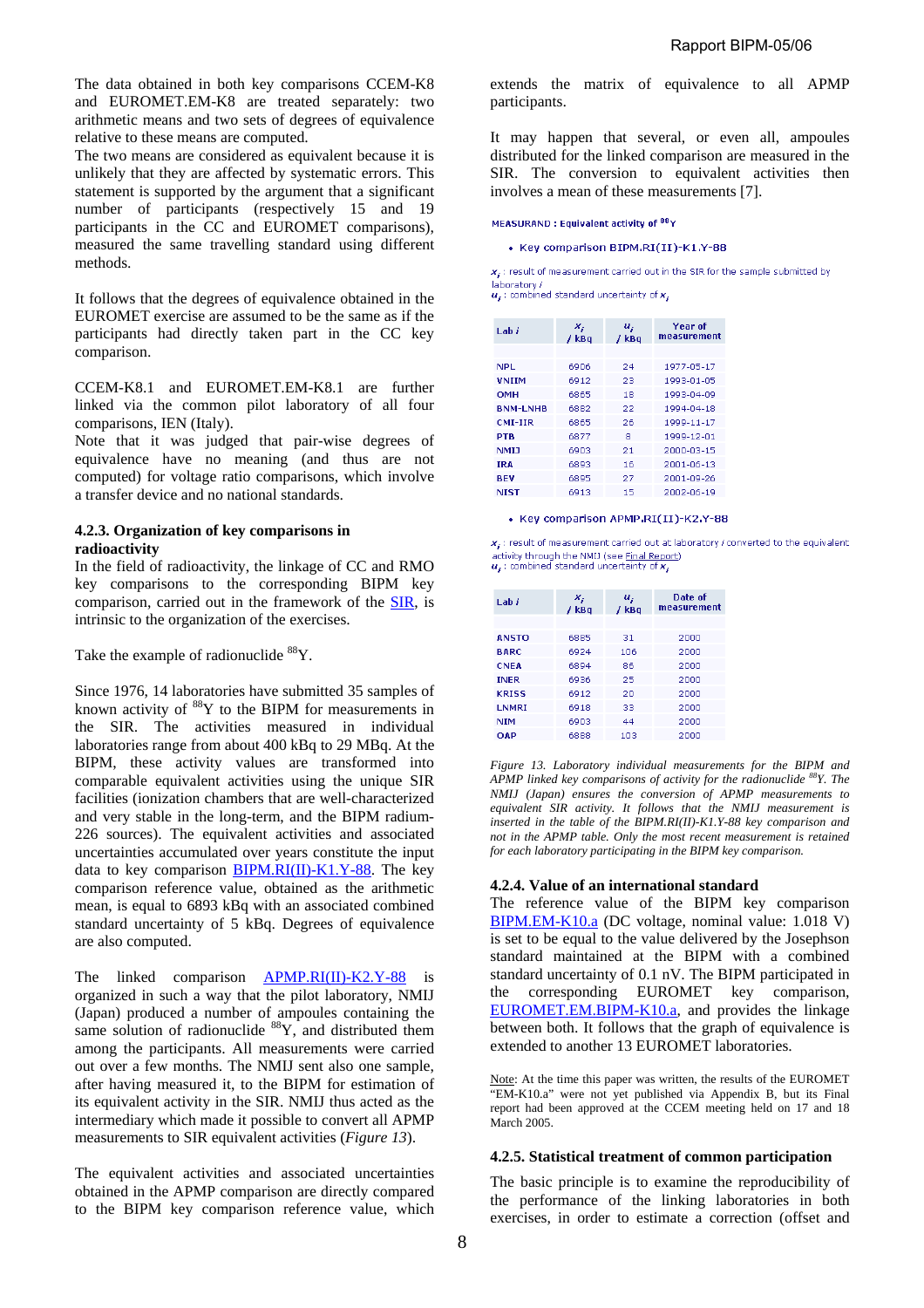uncertainty) to apply to the measurements obtained in the comparison to be linked. The corrected results then represent the best estimates of what would have been the results of the linked laboratories, had they actually participated in the master key comparison.

Take the example of a EUROMET key comparison to be linked to a CC key comparison. The process used is shown on *Figure 14*, and the notations are as follows:

- $x_R$  and  $u_R$  are the value and the combined standard uncertainty of the key comparison reference value obtained from the CC key comparison, and nonaltered by the linkage;  $x_R$  is represented as an horizontal red line in *Figure 14*.
- $x_{\text{R-EUR}}$  and  $u_{\text{R-EUR}}$  are the value and the combined standard uncertainty of a provisional reference value obtained from the data taken in the EUROMET comparison only;  $x_{R-EUR}$  is represented as an horizontal black line in *Figure 14*.

Note that at this stage we don't know the relative position of  $x_R$  and  $x_R$ -EUR.

 $D_{i\text{-EUR}}$  and  $U_{i\text{-EUR}}$  are the two terms (offset and expanded uncertainty) of the provisional degree of equivalence of one laboratory *i* having participated in the EUROMET comparison.  $D_{i$ -EUR (black arrow on *Figure 14*) and  $U_{i$ -EUR (black uncertainty bar) are computed from EUROMET data only (laboratory *i* measurement,  $x_i$ -EUR, laboratory *i* uncertainty,  $u_i$ -EUR,  $x_{\text{R-EUR}}$ , and  $u_{\text{R-EUR}}$ , in particular

$$
D_{i\text{-EUR}} = x_{i\text{-EUR}} - x_{\text{R-EUR}}.
$$

The degree of equivalence of one laboratory *i* that has participated in the EUROMET key comparison *only* relative to the CC key comparison reference value is composed of two terms: the offset  $D_i$  and the expanded uncertainty *Ui*, written as:

$$
D_i = x_i - x_R = D_{i-EUR} + (x_{R-EUR} - x_R)
$$
, and  
 $U_i = (U_{i-EUR}^2 + U_{LINK}^2)^{1/2}$ .

where  $x_i$  is the virtual measurement of laboratory  $i$ , had it participated in the CC key comparison, and taken equal to  $x_i$ -EUR (the single measurement available for this laboratory), and  $U_{\text{LINK}}$  is the expanded uncertainty added by the linkage;  $D_i$  and  $U_i$  are represented in blue on *Figure 14*.

Note that at this stage we don't know the value of  $U_{\text{LINK}}$ .

![](_page_8_Figure_12.jpeg)

*Figure 14. Principle of the linkage based on the examination of common participation in a master CIPM key comparison and the corresponding EUROMET key comparison. The notations are explained in the text. Laboratory i has participated in the EUROMET exercise only.* 

Each common participant "cp" has two degrees of equivalence: one  $(D_{cp}$  and  $U_{cp}$ ) obtained in the CC key comparison, and one  $(D_{cp-EUR}$  and  $U_{cp-EUR}$ ) obtained in the EUROMET key comparison. It thus provides an estimate of  $(x_{\text{R-EUR}} - x_{\text{R}})$  equal to  $(D_{\text{cp}} - D_{\text{cp-EUR}})$  with associated uncertainty  $(U_{cp}^2 + U_{cp-EUR}^2)^{1/2}$ .

The average of these estimates, weighted by their inverse square uncertainties, provides the best value achievable for  $(x_{\text{R-EUR}} - x_{\text{R}})$  and associated uncertainty  $U_{\text{LINK}}$ .

Note that this method can use only those common participants that obtained close values,  $x_i$  and  $x_{i\text{-EUR}}$ , of their measurements in both exercises, and that the uncertainty of the degree of equivalence of a participant in the linked comparison is always increased by the transfer.

This method is applied to the linkage of [EUROMET.EM.BIPM-K11](http://kcdb.bipm.org/appendixB/KCDB_ApB_info.asp?cmp_idy=108&cmp_cod=EUROMET.EM.BIPM-K11&page=1&search=2&cmp_cod_search=euromet.em.bipm-k11&met_idy=&bra_idy=&epo_idy=&cmt_idy=&ett_idy_org=&lab_idy=) to [BIPM.EM-K11.b \(](http://kcdb.bipm.org/appendixB/KCDB_ApB_info.asp?cmp_idy=59&cmp_cod=BIPM.EM-K11.b&page=1&search=2&cmp_cod_search=em-k11.b&met_idy=&bra_idy=&epo_idy=&cmt_idy=&ett_idy_org=&lab_idy=)DC voltage of Zener diode at 10 V), using the results of the common participants that also have an independent realization of the volt by means of a Josephson array voltage standard. The expanded uncertainty  $U_{\text{LINK}}$  is equal to  $0.283 \mu V$ , about four times the magnitude of the offset  $(x_{R-EUR} - x_R)$ , and is not negligible compared to the other uncertainties involved  $(2u_R = 0.2 \mu V)$ .

In the case of the link o[f EUROMET.EM-K4](http://kcdb.bipm.org/appendixB/KCDB_ApB_info.asp?cmp_idy=104&cmp_cod=EUROMET.EM-K4&page=1&search=2&cmp_cod_search=euromet.em-k4&met_idy=&bra_idy=&epo_idy=&cmt_idy=&ett_idy_org=&lab_idy=) to [CCEM-](http://kcdb.bipm.org/appendixB/KCDB_ApB_info.asp?cmp_idy=42&cmp_cod=CCEM-K4&page=1&search=2&cmp_cod_search=ccem-k4&met_idy=&bra_idy=&epo_idy=&cmt_idy=&ett_idy_org=&lab_idy=)K4 (capacitance standards, nominal value: 10 pF), each of the seven common participants was asked if its results should be used for the link and, if so, to provide a onesigma estimate of the uncertainty corresponding to the imperfect reproducibility of its measurements during the time elapsed between its measurements in the two comparisons. One of the common participants wished that its results not be used for the link, and the uncertainty related to the reproducibility of the six others was used for the estimation of  $U_{\text{LINK}}$ . The corresponding graph of equivalence is shown in *Figure 15*.

![](_page_8_Figure_19.jpeg)

*Figure 15. Graph of equivalence of the "EM-K4" duo as published in Appendix B. The values given on the graph are relative and expressed as parts in 106 . The expanded uncertainty U*LINK *brought by the linkage*  is small  $(0.02 \times 10^{-6})$  compared to the uncertainties obtained in the *EUROMET comparison.* 

*Red diamonds: participants in CCEM-K4. Green triangles: participants in EUROMET.EM-K4.*